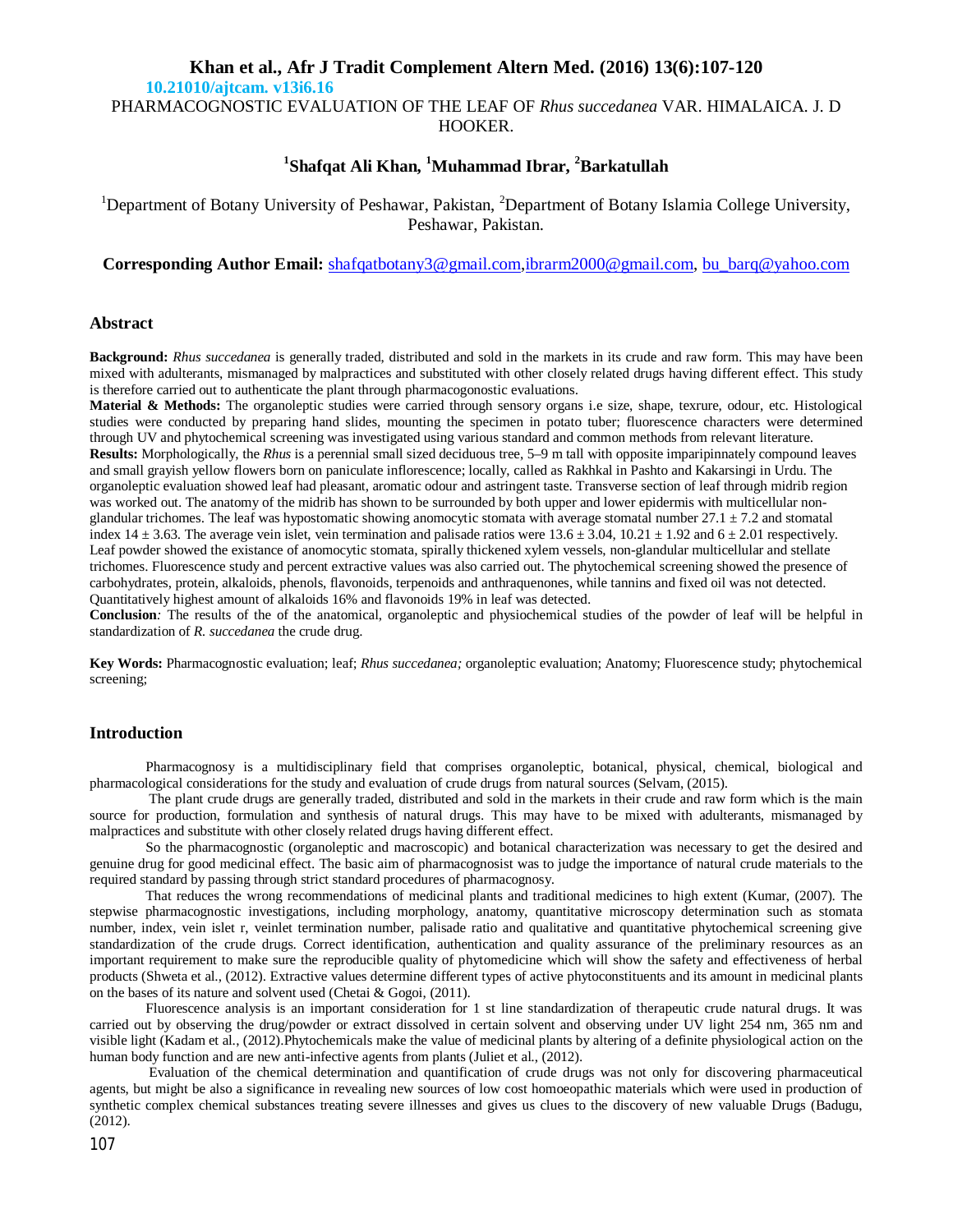**10.21010/ajtcam. v13i6.16**

#### **Materials and methods Collection and Preservation**

The fresh leaves specimens *Rhus succedanea* var. *Himalica* were collected from Shalmanay Kotkay, Disttrict Shangla. Some ecological and morphological characteristics were recorded at the time of collection in their natural habitat including altitude, size of tree, phyllotaxes,type, etc. plant sample were collected at flowering season, taken to the Herbarium for correct identification by Curator Mr. Ghulam Jelani department of Botany University of Peshawar. The Samples were air dried, mounted on Herbarium sheet and provides Voucher specimen number Bot. Khan. (2007) (PUP) and deposited in the herbarium.

#### **Morphological observation**

The morphological observation of leafof *R. succedanea* L.following method of (Wallis, 1985).

#### **Macroscopic studies**

The macroscopical study were carried out organoleptically by observing, Shape, Colour , Size, Odor, Taste, Surface, Surface fracture, Texture, Apex, Type, Venation, Leaf margin etc

#### **Microscopic Study**

The microscopic study and transverse section of the leaves of *R. succedanea* L. was done by the procedure of (Tajuddin et al., (2013); Solanki et al*.,* (2011).

#### **Histology**

The histological study of the *R. succedanea* leaf was done with hand sectioning using method of (Johnson & Johnson, 2006; Okhale et al*.,* (2010).

#### **Leaf surface study**

The following leaf surface feature were studied

**a) Stomatal Number and Stomatal Index**: Stomatal number (SN) or stomatal density is define as the average number of stomata count in 1 mm square of the leaf within both upper and lower epidermises. Stomatal index (SI) is the percent ratio of stomata to the total number of epidermal cells in 1mm square area (Evans, (2002); Xavier et al*.,* (2015).

**Procedure:** For determination of stomatal number and stomatal index within both upper and lower epidermises were peeled off from fresh young leaves using a pair of forceps, razor and by sticking transparent cotton tape. The peeled section was fixed on slide by glycerin and examined under Labomid digital microscope using 100X magnification. Numbers of stomata per mm square were recorded for stomatal number. The following standard formula was used to calculate to the stomatal index.

 $I = \frac{S}{S + E}$ <br>I= Stomatal Index S= Number of stomata per mm square E= Number of epidermal cells per mm square

**b) Veinlet Termination and Vein Islet Number**: Veinlet termination number is the determination of average number of terminated veinlet in 1 mm square of leaf surface area taken from region of midrib to margin of the leaf Veinlet termination the ultimate free end of veinlet. Vein islet number is the average number of veinlet enclosing small green area in 1 sq mm leaf surface (Wallis, 1985; Evans, (2002); Omoregie et al., (2015).

**Procedure:** Lamina of leaf between midrib and margin was cut into small pieces about 1-3 mm square and boiled in a concentrated solution of chloral hydrate for 15 minutes till the discoloration of pieces. The transparent fragments were transferred into glass slide and observed under microscope at magnification of 10X. Vein islets were counted in 1mm sq area. Along with veins-islets the veinlet terminations were also, counted which were inside the square only. To calculate exact, accurate and standard values five readings were taken for each vein islet and vein termination number, and the slides were photographed (Evans, (2002); Hedge et al*.,* (2015).

**a) Palisade ratio:** Palisade ratio is defined as the average number of Palisade cells below single upper epidermal cell (Evans, (2002). It is an important parameter for determination and characterization of leafy drugs (Barkatullah et al., (2015).

**Procedure**: Small pieces (1-2mm) of leaf grown in full sun light were taken and cleared by boiling in 200% Chloral Hydrate solution. The cleared pieces were mounted and examined under microscope. A number of groups of each of four upper epidermal cells were first focused. Then by minor rotation of the fine adjustment, the under lying palisade cells were focused within the area of four epidermal cells. Palisade ratio was then obtained by dividing the number of palisade cells by 4. Five readings were taken from different pieces in order to obtain accurate average.

**Investigation of powder** Assessment of the powdered drug for detection of various types of cells, tissues, starch granules and calciumoxalate crystals, vascular tissues, stomata etc., was conducted by most commonly used method of (Sailor et al*.,* (2010) as given below,

**Procedure:** Dried leaf powder was passed through fine sieve (no. 60) and boiled in concentrated chloral hydrates for 15 minutes, macerated in glycerin and iodine solution on glass slide and observed under compound microscope for various all structures.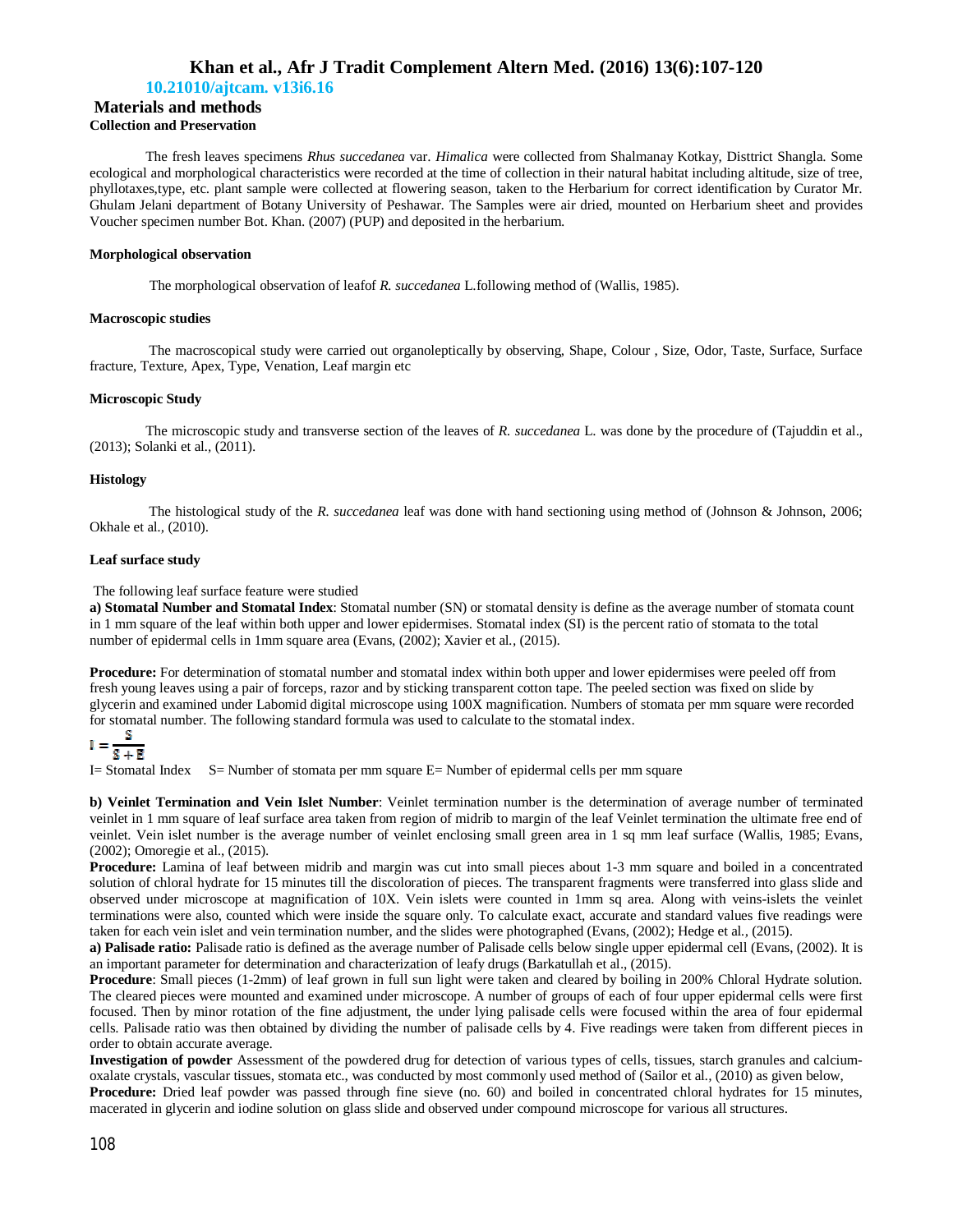#### **10.21010/ajtcam. v13i6.16**

**Fluorescence Analysis** Fluorescence characteristics of the powder were observed by method of **(**Ozcan et al., (2011). **Procedure:** A small amount of powder was macerated in a particular reagent mention in (Table.3) for 5 minutes and was observed in visible light as well as under UV lamp in both wavelengths (short 256 nm and long 360nm) for fluorescence. **Extractive Values Determination.** 10 gram of the crude powder drug of each leaf of *Rhus succedanea* was dissolved in 200ml of a respective solvents and keep in air tighten bottles for five days with intermittent shaking. Each extract was filtered into a pre-weighted flask. The solvents were than evaporated and the flasks were again weighted to know weight of the extract. The solvent used for extractive values were n-butane, Chloroform, Acetone Methanol, Ethanol and Distilled Water arrange according to polarity index.

# Determination of % extractive valves was carried out by the following formula<br>Percent (%)extractive value  $\left(\frac{W}{W}\right) = \frac{Weight \text{ of the extract}}{Weight \text{ of the sample}} X 100$

**Preliminary Qualitative Phytochemical Screening:** For the detection of the phytochemicals various screening tests were performed as given below.

#### **Tests for Carbohydrates**

**Benedict test:** (Alkaline solution containing cupric complex) 2ml of an extract was dissolved in ethanol and equal amount of Benedict's reagent was added drop wise and boiled on water bath. The formation of Brick red or reddish brown precipitation will indicates presence of carbohydrates (Evans, (2009).

**Fehling test** (Copper sulphate in distilled water) To 1ml of the extract 1ml of Fehling's A and Fehling's B was (Potassium tartarate and sodium hydroxide in distilled water) and boiled on spirit lamp. A characteristic colour change due to formation cuprous oxide will shows the presence of reducing sugar in the extract (Evans, (2009) and Ozcan et al*.,* (2011).

#### **Proteins and amino acids detection test**

**Ninhydrin method:** (Indane 1, 2, 3 trione hydrate) To 5ml of extract 0.2% Ninhydrin solution was added and boiled in test tube. The formation of violet colouration will show presence of protein and amino acids (Edeoga & Eriata*,* (2009)

**Biuret test**: 2 ml of plant extract was treated with few drops of copper sulphate solution. Then to this 2ml of each ethanol and potassium hydroxide were added. The appearance of pink colour will shows existence of proteins (Edeoga & Eriata*,* ((2009)) and Hegde et al., (2015).

**Xanthoproteic test**: 10 ml of the extract was mixed with several drops of concentrated HNO3.The appearance yellow colour will be the sign of presence of protein (Edeoga & Eriata*,* (2009).

#### **Tests for Alkaloids**

**Mayer's test:** (Potassium mercuric iodide solution). To 30 ml of extract ethanoloic solution, Mayer's reagent was added drop wise. Creamy white precipitate will show presence of alkaloids (Deore et al., (2015).

**Wagner's test:** (solution of Iodine in Potassium Iodide). 10ml of sample extracts was treated with few drops of Wagner's reagent through dropper, appearance of red brown precipitation will be the sign alkaloid existence (Deore et al., (2015).

#### **Phenol Detection Test**

**Ferric Chloride** To 10ml extract solution, few drops of FeCl3 solution were added. Appearance of bluish black or green colour will show presence phenols (Chavre, (2015).

#### **Flavonoids detection test**

**Alkaline reagent test:** NaOH solution was added to 20ml of plant extract solution. Formation of yellowish red precipitation shows presence of flavonoids (Badugu, (2012).

**Lead Acetate test**: Plant extract was treated with few drops of lead acetate solution. The appearance of yellow colour precipitation in the solution will indicate the presence of flavonoids (Onocha et al., (2011).

**Fixed Oil detection test** Powder extracts of leaf of the selected plant were keep and pressed in between filter paper, appearance of permanent greasy spots on the filter paper will be the indication of presence of fixed oil (Onocha et al., (2011); Hegde et al., (2015).

#### **Saponin detection test**

**Frothing test**:5ml of the extract solution was taken in a test tube and shaken vigoursly. Froth formation will indicate the presence of saponin (Chaouche et al.,  $(2011)$ .

**Foam test** 3 gram of the extracts was dissolved in 20 ml of distilled water and was shaken vigorously for 15 minutes. Appearance of permanent foam for more than 10 minutes will indicate the presence of saponin (Tiwari et al., (2011).

**Hydrochloric acid test** 5ml of extract sample solution was treated with few drops of HCl. Appearance of pinkish red, which on addition of ammonia solution changed into deep violet shows existence of saponins (Harborne, 1998).

#### **Test for detection of Terpenoids**

**Salkowski's test:** 2g of extract solution was mixed with several drops of chloroform and H2SO4. Appearance of red colour in lower portion will show presence of terpenoids (Harborne, 1998).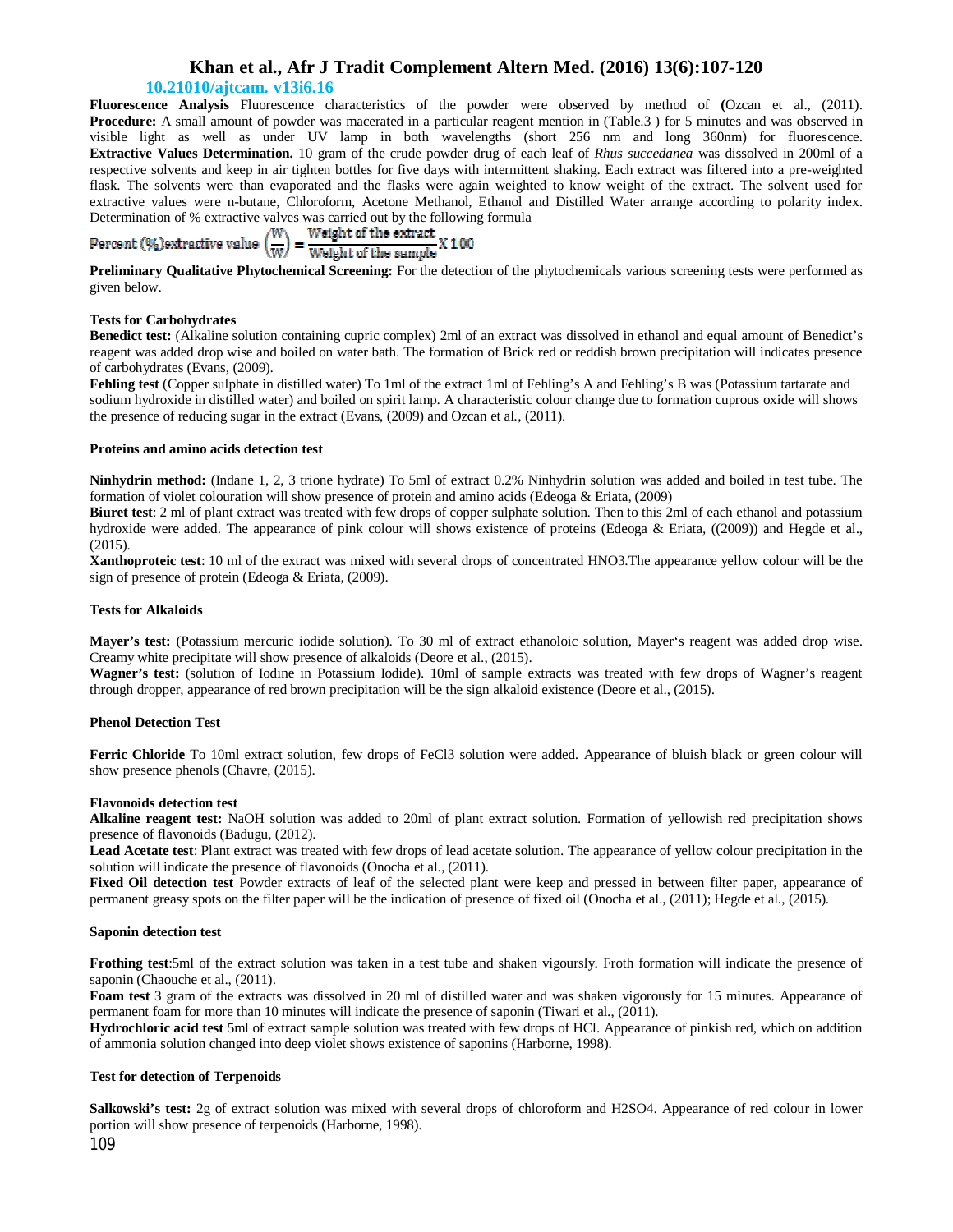#### **10.21010/ajtcam. v13i6.16**

**Copper acetate test**: Extract was dissolved in distilled water and 4-5 drops of copper acetate solution was added. The formation of green emerald colour will indicate presence terpenoids (Tiwari et al., (2011).

#### **Detection test for Tannins**

**Ferric chloride test** 5ml of FeCl2 solution was added to 10ml of extract solution. The formation of bluishback precipitate will show occurrence of tannin (Somkuwar and Kamble, (2013).

**Alkali reagent test** 10 ml plant extract solution was mixed with NaOH. Formation of yellow-red precipitation quickly indicates presence of tannins (Somkuwar and Kamble, (2013).

#### **Detection test for Anthraquinones**

**Borntrager's Test** 10 ml of extract was mixed with 10% FeCl2 solution and heated, to which 2ml of pure hydrochloric acids were added and filtered. Filtrate was allowed to cool and then shaken with diethyl ether. Then concentrated ammonia solution was added. The appearance of pink or deep red colouration of aqueous layer will indicates the presence of anthraquinone (Niratker and Sailsaja, (2014).

#### **Quantitative chemical analysis**

Quantitative determination (amount & percentage) of phytochemicals like Alkaloids, flavonoids and phenols was carried out for ethanolic extract of leaf of *R. succedanea*.

**Total Alkaloids determination** Total percent alkaloid of leaf of *R. succedanea* was determined by standard method of Harborne, (1998).

#### **Procedure**

100 ml of 10 percent acetic acids solution was added to the 2g ethanolic extract in a beaker and kept for four hrs covered with aluminum foil. The solution was then concentrated to 1/4th of its original volume by evaporating on water bath and concentrated NH4OH, was added. Formation of precipitate occurred, which was collected on pre weighted (W1) Whatman filter paper and then thoroughly washed with dilute ammonium hydroxide. The residues along with filter paper was dried, weighed (W2) and amount of alkaloid in mg/g as well as percentage was calculated as,

Amount of Alkaloids = 
$$
\frac{X}{Weight of Sample}
$$
  
Percent Alkaloids =  $\frac{X}{Weight of Sample} \times 100$ 

Where  $X=$  Weight of alkaloids = W2- W1 W1= Weight of filter paper  $W2 = Weight of filter paper + precipitate$ 

#### **Total flavonoids determination**

The total flavonoids of leaf extracts were carried out using the Boham & Kocipai. 1994; Mir et al., (2013).

**Procedure** Plant parts (5 g) extracts were dissolver in 100ml of 80% aqueous methanolic extracts and keep overnight in refrigerator. On next day add chloroform to the solution (for glycosides flavonoids) or ethyl acetate (for aglycosides flavonoids) drop wise and transfer to the pre-weighted beaker (W1), placed on water bath, evaporated to dryness and weighted (W2). The amount and percentage was calculated as

$$
Percent \,Flavonoids = \frac{x}{Weight \, of \, Sample} X \, 100
$$

Where  $X=$  Weight of flavonoids = W2- W1 W1= Weight of Beaker  $W2 = Weight of beaker + remain$ 

**Total Sterols determination**: Total percent sterols of leaf were determined by standard method of **(**Boham & Kocipai, 1994; Kokate, (2008).

**Procedure**: For determination of percent sterols 2 g of the extract was dissolved in 75 ml of distilled water and 30ml of 10% KOH solution

were added. The solution was then transferred into separating funnel and extracted thrice with 75 ml petroleum ether each time. From each extraction the ether layer was transferred into the pre-weighted beaker (W1) and keep on water bath to completely evaporation of the solvent. The sterol content remains in bottom, weight the flask along with contents (W2) and the amount and percentage was determined using the following formula (Huang *et al*., (2010)).

Amount of **Second** 
$$
mg/g = \frac{A}{Weight \text{ of Sample}}
$$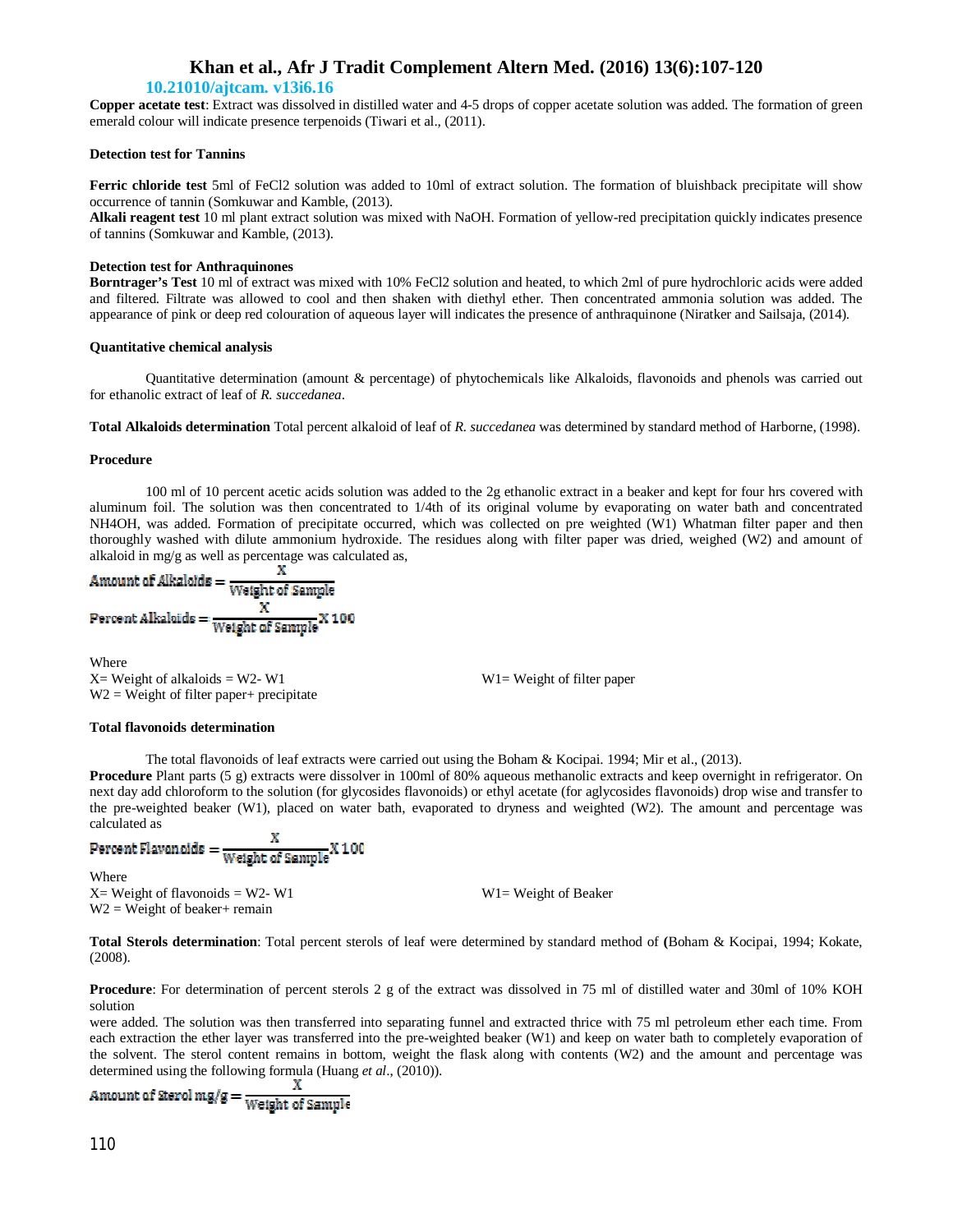**10.21010/ajtcam. v13i6.16**

#### $\frac{x}{\text{Weight of Sample}}$  X 100 % Sterols

Where  $X=$  Weight of sterols = W2- W1 W1 W1= Weight of beaker  $W2 = Weight of beaker + contents$ 

**Results and Discussion**

The pharmacognostic evaluation of leaf of *Rhus succedanea* var. *himalaica* J. D. Hooker family anacardiaceae was carried out that include morphology, macroscopy, microscopy, physiochemical and phytochemical analysis.

#### **Morphology**

The morphological observations of the plant was carried out on the spot at the time of collection, which showed that the plant is a perennial small sized deciduous tree, of about 5–9 m tall, locally referred to as Rakhkal in Pashto and Kakarsingi in Urdu. The plant produces latex on injury which is considered to be highly toxic and allergic, causing severe dermatitis to local inhabitants, whenever the body of a person comes in contact with the plant or its latex. Susceptible peoples can require temporary hospitalization, although other people are immune. *Rhus* has imparipinnately compound leaves, arranged oppositely with inflated petiole, entire margins and aristate apex. The stem was thick glabrous, branched and having thick bark producing white latex on injury. The roots large tape root extensively branched, showing secondary growth. The flower was mall grayish yellow in colour forming paniculate inflorescence. For further study the leaf and root were selected. Rakholiya & chanda; (2012) Sher et al, (2011);

Gunoz et al. (2005) worked out *Mangifera indica*L. var. Kesar (Anacardiaceae)., *Pavonia Odorata* & *Linaria corifolia* which are in line the presenr observations.

#### **Macroscopy and Organoleptic characteristics**

Macroscopic and organoleptic (sensory) evaluations are the main features in standardization and identification of crude natural drugs and the only parameters that required no involvement of scientific instruments neither any expenses. Morphological, microscopical and physical evaluation gives valuable simplest, quickest and easiest information to institute purity and quality regarding the characteristics and recognition of crude drugs (Rakholiya & chanda, (2012); (Zongo et al., (2013). (Naghibi et al., 2005). Macroscopical investigation of the fresh and dried leaf of *Rhus succedanea .var himalaica* was carried out. The macroscopical observation of the leaf were carried out and listed in (Table.1). The macroscopy shows that *Rhus* have imparipinnatly compound leaf in which the leaflet were oppositely arranged. Leaflet was green on upper dide and pale green at lower side when fresh and became light green or greenish brown on shade drying (Figure 1 & 2). The shape of leaflet was lenceolate, 4-14cm in length, 3-6cm in width, with inflated petiole, entire leaf margins, aristate apex, unicostate reticulate venation and having smooth surface showing no presence of trichomes (Figure 1 & 2). The odour and taste of the leaf was pleasant, aromatic and astringent. Similar studies were conducted by various workers which are in support with present work. Ibrahim et al. (2015) conducted macro-morphological roots of *Agemone Mexicana* L. and documented the size (7-32cm), cylindrical in shape, grey-brown colour with short fracture and the fracture surface is rough. Shweta et al. (2012) registered that the leaf of *Rivea hypocrateriformis*was green in color, orbicular-cordate shape in shape, 3-8cm length, smooth margin and bitter taste. Other various workers i.e, Juliet et al*.* (2012); Madhavan et al. (2010); also carried out the macromorphological evaluations of certain plants like *Didymocarpus tomentosus* Wight., *Pavonia Odorata* and *Nothosaerva brachiata*and and concluded that the morphological evaluations provide a base for the standardization of drugs and also give authentic parameter for taxonomic and systematic characterization. The present study on *R. succedanea* explored numerous characters of plant, to the taxonomist for its in deep taxonomic study and to work out intra generic differentiation.



Fig. 1 & 2. Fresh and Dried leaf of Rhus succedanea .var himalaica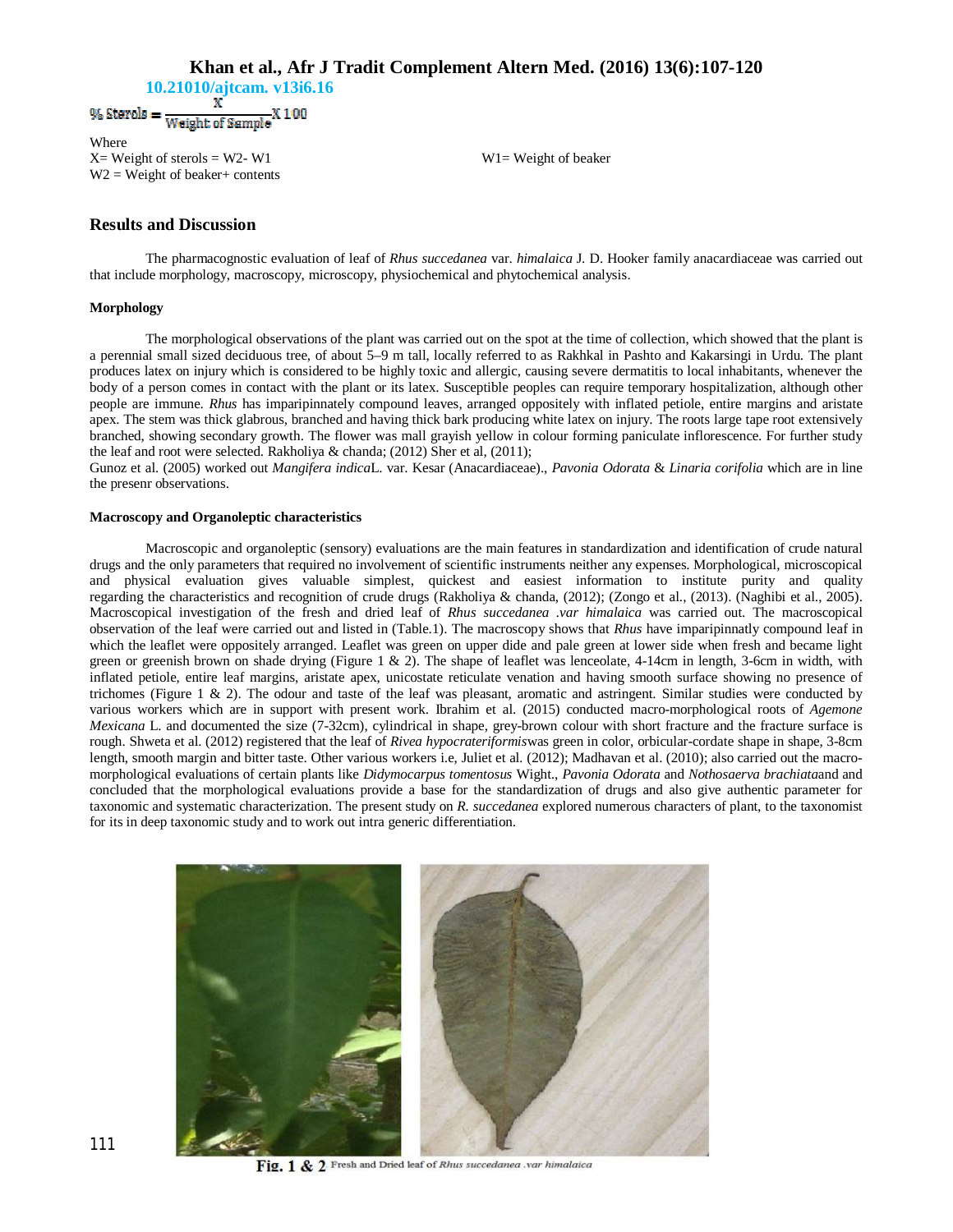## **Khan et al., Afr J Tradit Complement Altern Med. (2016) 13(6):107-120 10.21010/ajtcam. v13i6.16**

| <b>Plant Parts</b> | <b>Features</b>  | Fresh                               | Dry                                 |  |
|--------------------|------------------|-------------------------------------|-------------------------------------|--|
|                    | Size             | Length = $4-14$ cm; width; $3-6$ cm | Length = $4-14$ cm; width; $3-6$ cm |  |
|                    | Leaf shape       | Lanceolate cordate                  | Lanceolate cardate                  |  |
|                    | Color            | Upper side green; lower pale green  | Both surfaces brownish green        |  |
|                    | Odour            | Pleasant                            | Pleasant                            |  |
| Leaf               | Taste            | Astringent                          | Astringent                          |  |
|                    | Petiole          | Inflated                            | Inflated                            |  |
|                    | <b>Incisions</b> | Entire                              | Entire                              |  |
|                    | Composition      | Imparipinnately compound            | Imparipinnately compound            |  |
|                    | Venation         | Reticulate unicostate               | Reticulate unicostate               |  |
|                    | Leaf base        | Cordate                             | Cordate                             |  |
|                    | Leaf Apex        | Aristate                            | Aristate                            |  |

**Table 1:** Morphological and Organoleptic evaluation of *Rhus succedanea* leaf.

**Microscopy and histology**: For Miscroscopical and histological features of leaf of *R. succedanea* the transverse sections were prepared, stained and through compound digital Labomid microscope pharmacognosy Lab University of Peshawar and photographs were taken (Figures  $3 & 4$ ).

**Leaf anatomy and Histology**: The Transverse section the leaf of *R. succedanea* through midrib region appeared fusiform shape and showed the presence following tissues under light microscopy (Figure 3).

**Epidermis:** Anatomy of the midrib has shown to be surrounded of both upper and lower epidermis comprises closely and compactly arranged uniseriate cells which are further surrounded by smooth thin transparent cuticle. The upper epidermis gives rise to various long multicellular non-glandular trichomes.

**Cortex:** Both the epidermises were followed by 3-5 layered of cortex, consisted of large thin walled isodiametric cells. Cortex showed the presence of latex ducts.

Pericycle: The cortex was followed by a single layered pericycle entailed with small spherical cells that surrounded the vascular bundles in the midrib region.

**Vascular Bundles:** The pericycle continued by intermix vascular bundles that comprises a stalk of xylem vessel arranged one above the other. Primary xylem located towards the center while phloem was towards the outer side and phloem parenchyma was intermixed with xylem vessels.

**Pith:** The center of the midrib was occupied by large central parenchymatous pith region composed of thin walled large irregular shaped cells. Anatomy of the leaf of *R. succedanea* through lamina showed that the upper epidermis is followed by **palisade parenchyma** that comprises long tubular, cylindrical, columnar cells, which are compactly arranged in single layer. Below the palisade parenchyma and above the lower epidermis, the lamina was consisted of **spongy parenchyma** that showed the presence of polygonal loosely arranged and hexagonal cells with many large intercellular spaces (Figure 4). The following investigators worked on leaves of various plants, and our results are in line with these workers. Rakholiya & chanda, (2012) worked on leaf of *Mangifera indica*L. var. Kesar (Anacardiaceae). Admani et al*.*((2015) reported that *Woodfordia fruiticosa* leaf shows a typical dicot anaotomy. Various other researchers like Goswami, (2015); Xavier et al*.* (2015); Tajuddin et al. (2013); Khyade and Vaikos, (2014)); Gupta & Rao, (2012); Amponsah et al. (2014) worked on leaves of various plants i.e, *Catharanthus roseus* (L.) *Homonoia riparia, Dioscorea hispida* Dennst., *Wrightia tinctoria, Fumaria indica* (Hausskn.) *Ocimum gratissimum*, *Hilleria latifolia* and reported somw what similar results, and recommended that microscopy gives authentic information about the identification of plant and provide a base for standardization of crude leafy drugs.

Leaf surface featues: The leaf suraface features of *R. succedanea* leaf was acarried out that comprising stomatal studies, vein islet number, vein termination number and palisade ratio.

**Stomatal Studies** Stomata are pores in the epidermis and made by pairs of architecturally and physiologically specific guard cells and neighboring epidermal cells known as subsidiary cells. This specialized group of cells form stomatal complex that accelerates exchange of gases between plants and external environment. Stomatal study of the leaf showed that the leaf was hypostamatic, i.e the stomata were found on lower surface only and composed of only anomocytic type (the stomata surrounded by varying number of subsidiary cells, which have no special arrangement) spread all over the lower epidermis (Figure 5). The epidermis was composed of polygonal axially elongated cells, closely fitted by mix wavy and straight walls and covered with by thin layer of smooth cuticle. The numerical values range, mean and standard deviation per mm2 of stomatal numbers and stomatal index was recorded (Table. 2). The stomatal number ranged from 15-35 with the  $27.1 \pm 7.2$  averages and standard deviation respectively. The stomatal index was from 10.2 - 19.9 rage and  $(14 \pm 3.63)$  mean and standard deviation (Table. 2 & Figure. 6). The upper epidermis shows no presence of stomata and was comprising of polygonal axially elongated epidermal cells (Figure 6). The epidermal cells were covered by wavy thick walls and further the upper epidermis was protected by smooth transparent single layer cuticle (Figure 6).

**Vein islet and vein termination number:** Vein islet number is the average number of veinlet enclosing small green area in 1 square mm of leaf surface and Veinlet termination number is the determination of average number of terminated veinlets in 1 mm square of leaf surface area taken from region of midrib to margin of the leaf (Wallis, 1985; Evans, (2002); Omoregie et al.*,* (2015). Vein islet and vein termination number of leaf was recorded and given in Figure 7 & 8, Table. 2. The range, mean and standard deviation was  $10 - 19$ , 13.6  $\pm$  3.04 and 8 – 14, 10.21  $\pm$  1.92 respectively.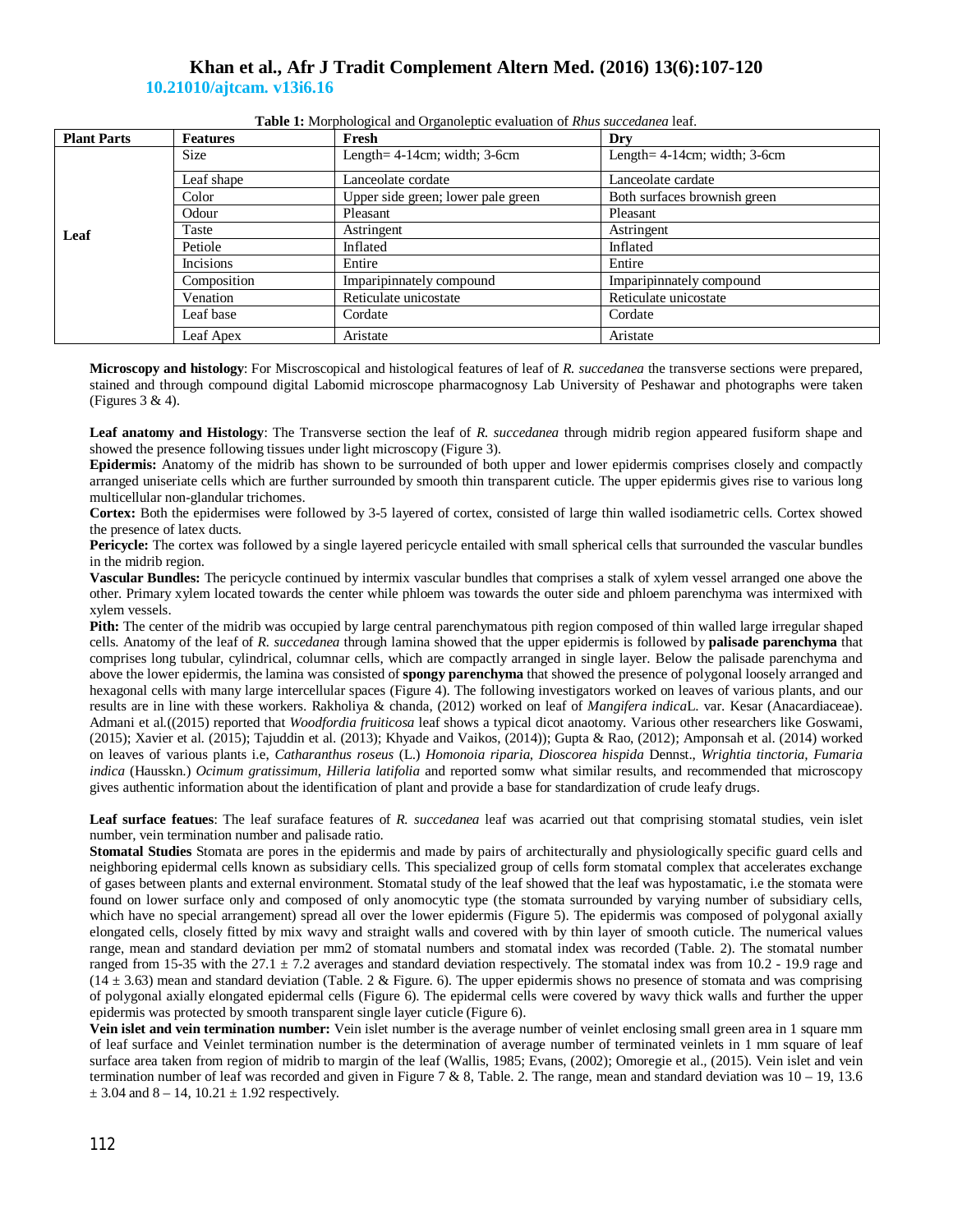#### **10.21010/ajtcam. v13i6.16**

**Palisade Ratio:** Palisade ratio is the average number of Palisade cells below four upper epidermal cells (Chavre, (2015). It is an important parameter for determination and characterization of leafy drugs Barkatullah et al. (2015). The palisade ratio of *R. succedanea*  was recorded from the transverse section of leaf lamina (Figure 4) and the numerical data was recorded in the form of range, average ratio and standard deviation (Table. 2). The results of palisade ratio range, average ratio and standard deviation were 8-13 and ( $6 \pm 2.01$ ) respectively (Table. 2 & Figure 4). Various other workers have also reported similar studies as given below. Gowdhami & Rajalakshmi.  $((2015)$ ; Karthikeyan et al. (2012); Tripathi & Mondal, (2012); Khan et al. (2011); Bhogaonkar & Chavhan, ((2015)); Chavre, ((2015)); Amponsah et al. (2014) Kavian, ((2008)) worked on various quantitative parameters of leaf of *Jasminum, Abutilon indicum*.L, *Amaranthus viridis* Linn., *Cadaba fruticosa* (L.)., *Hilleria latifolia, Wattakaka Lilium ledebourii* and reported significant results Mbwambo et al*.,* (2009); Ghimare et al. (2012); Janke & Dearmond. (2004) stressed that epidermal and cuticular traits of plants epidermal cells, type and arrangement, number, size of stomata, and shape of trichomes serve as vital tools in solving taxonomic problems in angiosperms (Tehseen et al., (2010). The stomatal diversity in the foliar epidermis has great value in plant systematics studies (Gupta et al., (2012). Stomatogenesis has long been studied by morphologists, physiologists and taxonomist and considered to be most important role in intragenic systematics and can be used as a taxonomic character for intraspecific diffentiation (Tripathi & Mondal, (2012). Vein islet number, vein termination number and palisade ratio are most important and authentic tools for differentiation among closely related species of the same family (Mbwambo et al*.,* (2009).

| <b>Table 2:</b> Leaf Surface features of R. Succedanea. |  |  |
|---------------------------------------------------------|--|--|
|---------------------------------------------------------|--|--|

| S.NO             | <b>FEATURES</b>                | Range         | Average          |
|------------------|--------------------------------|---------------|------------------|
|                  |                                |               |                  |
| 1.               | <b>Stomatal Number</b>         | $15 - 35$     | $27.1 + 7.2$     |
| $\overline{2}$ . | <b>Stomatal Index</b>          | $10.2 - 19.9$ | $14 \pm 3.63$    |
| 3.               | <b>Vein Islet Number</b>       | $10 - 19$     | $13.6 \pm 3.04$  |
| 4.               | <b>Vein Termination Number</b> | $8 - 14$      | $10.21 \pm 1.92$ |
| э.               | <b>Palisade Ratio</b>          | $8-13$        | $6 \pm 2.01$     |



Fig. 3 Transverse Section of the Leaf of R. succedanea through Midrib





Fig. 4 Transverse Section of the Leaf of R. succedanea through Lamina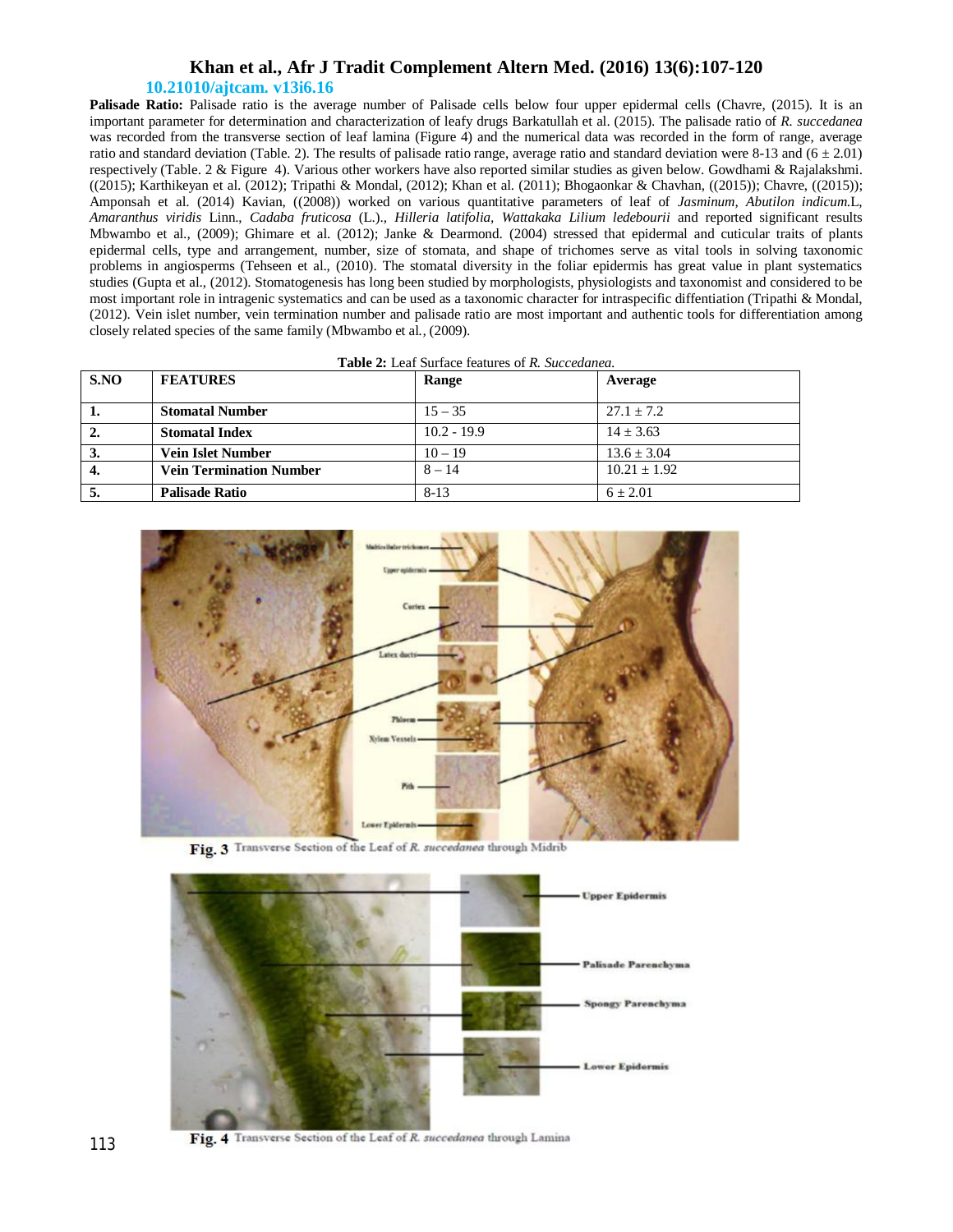**10.21010/ajtcam. v13i6.16**

**Khan et al., Afr J Tradit Complement Altern Med. (2016) 13(6):107-120**

Fig. 5 Lower epidermis of the leaf of *R. succedanea* showing Anomocytic type of stomata keys, St= Stoma, G.C= Guard cells, S.C= Subsidiary cells



Fig. 6 . Upper epudermis of the leaf of R. succedanea



Fig. 7 & 8. Vein arrangement in lamina of R. succedanea representing vein islet (V. I) and vein termination number (V. T)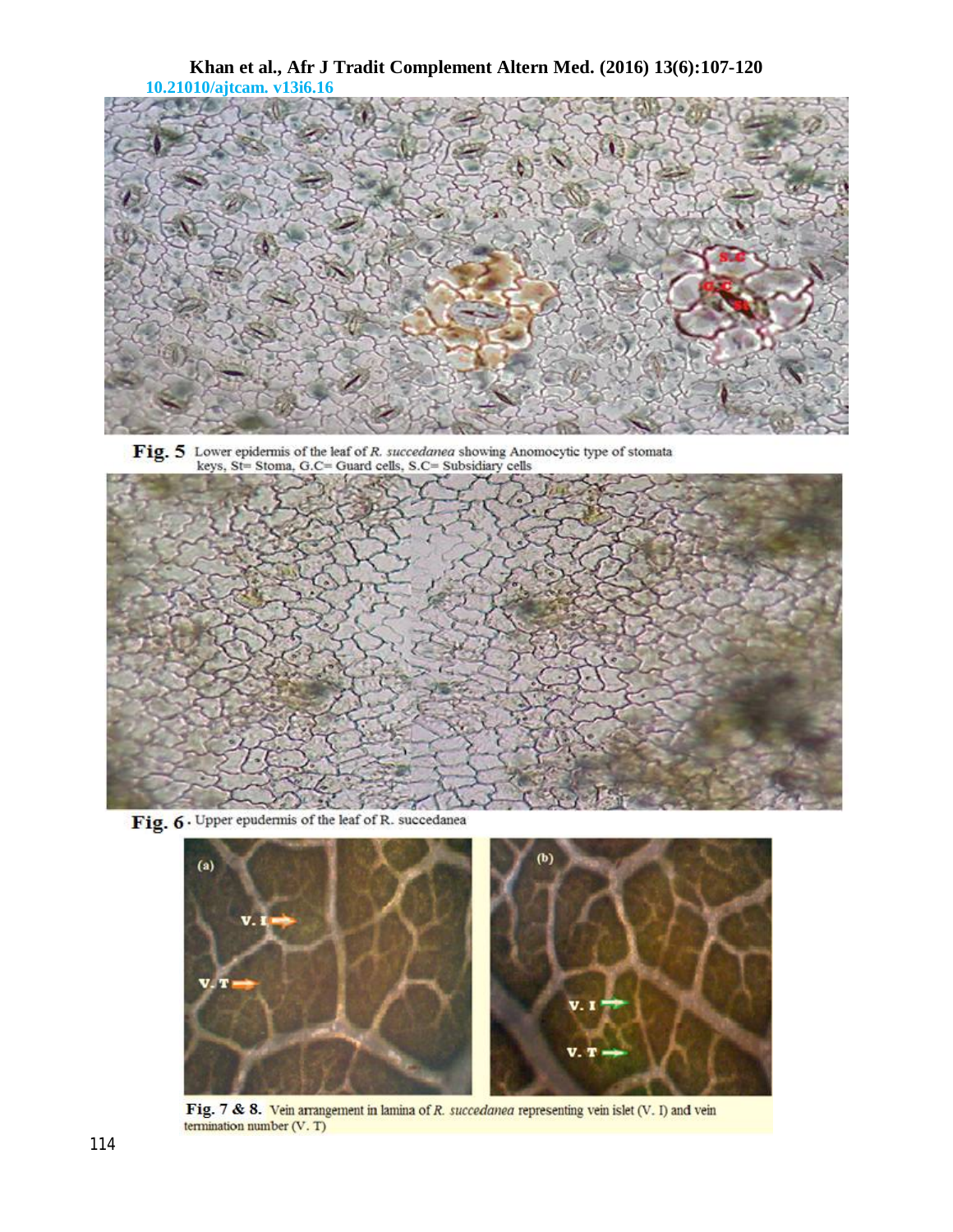#### **10.21010/ajtcam. v13i6.16**

**Powder drug study**: The examination of powder drug of leaf of *R. succedanea* under microscope showed the existance of non-glandular unicellular trichomes, upper epidermis with anomocytic stomata. The powder exhibited the presence of fragments of upper epidermis having no stomata that showed that the plant is hypostomatic. Helical to Spirally thickened xylem vessels, cortex parenchyma cells, nonglandular multicellular trichome, stellate or star shaped trichomes, and spongy parenchymatous cells were also observed in crude powder of leaf (Figure 9 a-i). Similarly Omoregie et al*.* (2015); Pandavadra & Chanda, ((2014); Xavier et al*.* (201); Samanta et al. (2013); Sasmal et al., (2012); Saleem et al*.* (2010); Dinakaran et al*.* (2011); Solanki et al*.* (2011) and Juliet et al. (201) strongly supported the present findings as they did the powder microscopy of *Memecylon umbellatu*, *Crotalaria juncea* L., *Calotrapis proceraw*, *Homonoia riparia, Psidium guajava, Coccinia indica* & *Saraca asoca* Roxb. Resepectively and reported several similar tissues. Powder microscopy help in the identification of the herbal drugs and detection of adulteration in crude drugs (Soni et al., (2011).

**Flourescence analysis**: The fluorescent color was definite for chemical substance and remains an adequate sensitive procedure that enables the precise and accurate determination of pharmaceutical samples (Ozcan et al., (2011)). The leaf powder drug of *R. succedanea*  were studied under visible and ultra violet, short (254nm) and long wavelength (366nm) light for fluorescence characters treated with different reagents like, Iodine, Picric Acid, (FeCl3), NH3 solution, NaOH, HCl, 50% HNO3, acetic acid and H2SO4. The powders showed various shades of color like black, brown, green yellow, red to brown black, dark black, yellowish brown, pink etc. with each reagent which was an indication of the presence of different chemical compounds and fluorescent substances (Table. 3). Many researchers worked out similar study on various and detected same type of variations in colors. Chand et al. (2012) reported that fluorescence is an essential tool to detect all ingredients in powders on reaction with various chemical mixtures under Ulta Voilet light. Biswal et al*.* (2011) also have similar statement, that fluorescence is important to detect the presence of phytoconstituents and fluorescent compound in crude powder when shows color changing with UV and various reagent. Ravikumar, (2011) reported that fluorescence can be used as diagnostic tool for detecting adulteration, if any. Similar study was also conducted by Vogel-Mikuš et al*.* (2009) for analysis of the powder of leaves of *Acacia modesta*. Kadam et al. (2012) reported that fluorescence study is an important feature of pharmacognostical evaluation for

preliminary standardization of powder drugs. Wallis, (2005) documented that the UV light is very active in generating fluorescent lumination in specific chemical compounds that donot show illumination in visible light so for this purpose UV analysis can be used for determination of adulteration in crude powder drugs.

| S.NO             | <b>Drugs Reagents</b>   | <b>Visible light</b> | UV Low (250-270 nm) | UV High (360-390 nm) |
|------------------|-------------------------|----------------------|---------------------|----------------------|
| 1.               | Powder as such          | L. Br                | Br                  | D.Br                 |
| 2.               | $50\%$ HNO <sub>3</sub> | Gr                   | P                   | D. Gr                |
| 3.               | <b>Picric acids</b>     | Ye. G                | <b>Br</b>           | D. R                 |
| $\overline{4}$ . | $50\% \text{ NH}_3$     | L.G                  | D. G                | D. Gr                |
| 5.               | 50% HCl                 | <b>Bl</b>            | D. P                | D. R                 |
| 6.               | $H_2SO_4$               | D. G                 | D.Br                | D.R                  |
| 7.               | <b>NaOH</b>             | G                    | D.G                 | D. Gr                |
| 8.               | <b>Iodine</b>           | G                    | B1                  | D. Bl                |
| 9.               | <b>Fecl</b>             | Ye                   | $D_{\cdot}Br$       | D. Gr                |
| 10.              | <b>Methanol</b>         | Gr                   | D. G                | B1                   |
| 11.              | Diethyl ether           | Br                   | D. Bl               | D. Br                |

**Table 3:** Fluorescence analysis of powdered of *Rhus succedanea* var. *himalaica* leaf and root.

Keys: Bl=Black, Br= Brown, Cr= Creamy, D= Dark, G=Green, Gr = Gray, L=Light, P= Pink, R= Red, Ye=Yellowish, Y= Yellow, W= White.

**Extractive Values determination**: In the present study the extractive value of leaf extract of *R. succedanea* was determined using various organic solvents like acetone, n-butane, methanol, ethanol chloroform and distilled water (Table. 4). The percent extractive values showed that leaf gives highest in ethanol (40.1%) followed by methanol (31.3%), chloroform (29.4%), acetone (26.3%), n-butane (22.2%) and the lowest in distilled water (15.2). The extractive values confirmed that the powder gives highest extraction in ethanol. Several investigators have carried out extractive values of various crude powder of plant using a number of organic and inorganic solvents, which strongly support the significance of this parameter in pharmacognostic evaluation, as e.g Khan & Khan (2013)*;*  Dinakaran et al. (2015); Zunjar et al. (2011) and Hussain et al. (2011) investigated the extractive values of *Crotalaria juncea, Rhazya stricta* and *Carica papaya* and *Hygrophila auriculata* K. Schum respectively. These workers concluded and suggested that extractive value determination is the main and cheap source of detection of adulterants, exhausted materials and selection of suitable solvent for extraction of crude powder in which it give highest amount of soluble constituents. In the current research the leaf of *R. succedanea* give highest amount of extractive values in ethanol. The present finding will be helpful for future phytochemical research on this plant.

|  |  | <b>Table 4:</b> Percent extractive values of leaf and root of R. Succedanea with different solvents |
|--|--|-----------------------------------------------------------------------------------------------------|
|--|--|-----------------------------------------------------------------------------------------------------|

| <b>Solvent</b><br><b>Useds</b> | Acetone | n-butane | <b>Methanol</b> | <b>Ethanol</b> | <b>Chloroform</b> | <b>Distilled Water</b> |
|--------------------------------|---------|----------|-----------------|----------------|-------------------|------------------------|
| <b>Parts of Plant</b>          | 26.3%   | 22.2%    | 1.3%            | 40.1%          | 29.2%             | 15.2%                  |
|                                |         |          |                 |                |                   |                        |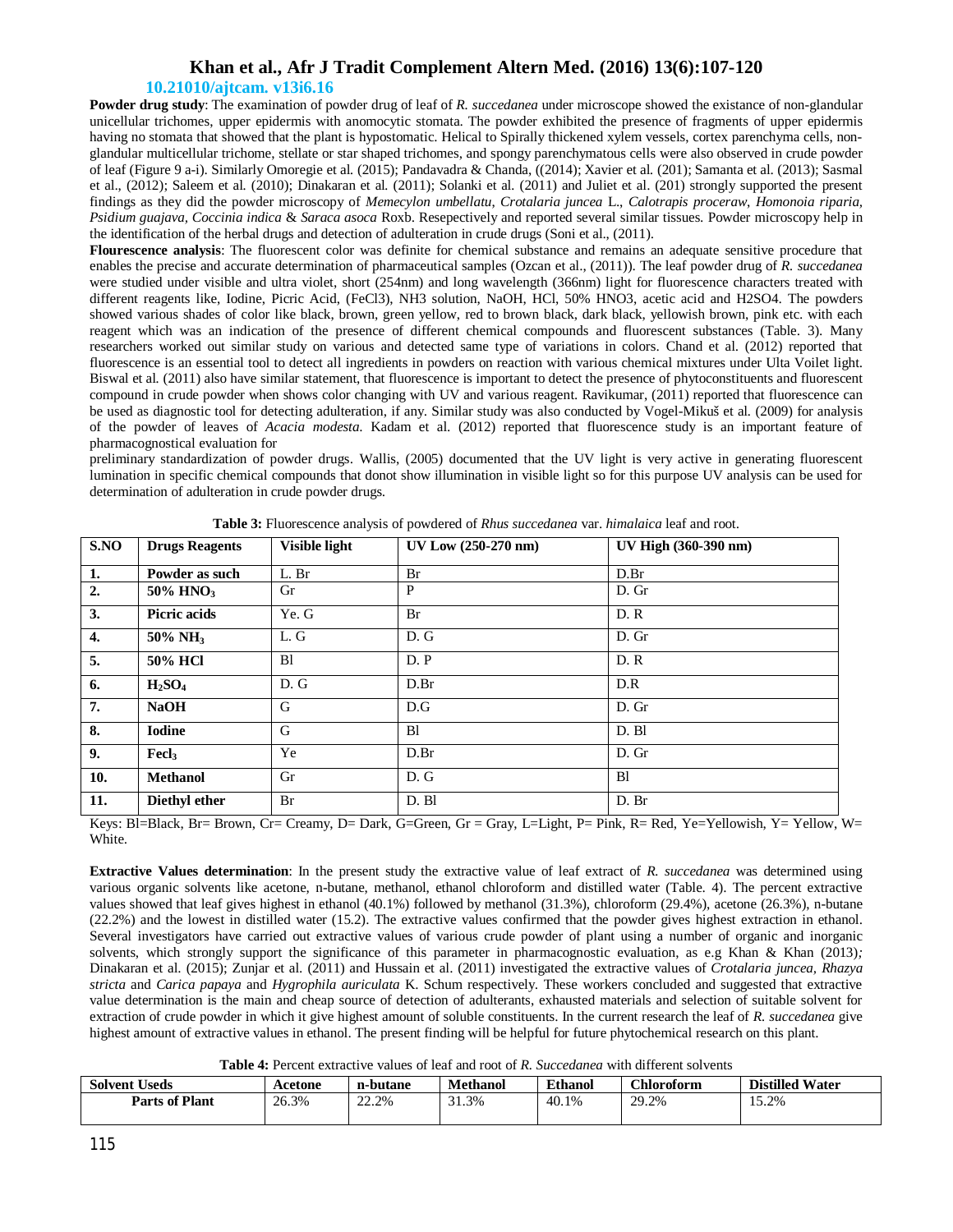**10.21010/ajtcam. v13i6.16**

**Qualitative and Quantitative Phytochemical Screening**: The therapeutic implication of natural plants is mainly dependent on the presence of active secondary phytoconstituents. Qualitative and quantitative phytochemical screening must be responsible for the detection of secondary metabolites in plants crude materials, having the pharmacological amplifications of the crude drugs and provides genuine drugs for companies and public health (Rai *et al*., (2013)). The leaf extract showed presence in large amount of carbohydrates, protein and amino acids, alkaloids, phenols, flavonoids and anthraquenones. Terpenoids were also detected while, saponins. Fixed oil and tannin showed complete absence (Table. 5). The amount and percent quantitative phtytochemical analysis of ethanolic crude extract of leaf for alkaloids, flavonoids and sterol showed highest amount of alkaloids (0.19mg/g) 19% followed by flavonoids (0.16mg/kg) 16% and sterols (0.15mg/kg) 15% (Table. 6; Figure 10).

 Flavonoids showed the ability of altering immunological response and also have anti anaphylactic, anti-inflammatory, antioxidant, anti-allergic, antimicrobial and anticancer effects (Yun et al., 1996). Flavonoids have been reported to be used as antioxidant, analgesic, free radical scavenger and prevent the menopausal symptom in female (Antonisamy et al., (2012). The astringent properties of plants suggested was due to the presence of high amount of steroid and terpenoids, saponins and in relation with sex hormone and possessing strong analgesic effect. The tannins are used in bacterial, viral infections, burns, inflammation and wound healing (Savithramma et al (2011). The saponins and glycosides have to be used as immune-regulatory, anti-cancerous and in most of the cardiac diseases (Alamgir et al., (2014). Phenolic phytoconstituents documented to shows toxicity against pathogen, like bacteria and shows cytotoxic, anti-mutagenic, anti-oxidative and astringent properties (Edeoga et al*.,* 2005). Anthraquinine metabolites are used as laxative, antimalarial and antineoplstic (Deore et al., (2015). Similar work was carried out by various investigators e.g, Yakubu & Salimon. (2015); Al-Snafi.(2015); Shilpashree et al. (2015); Soni & Sosa, (2013); Acharya et al. (2012); Singh, (2012); Hakemi et al*.*(2012); Majumdar, (2011) on sevrrak medicinal plants like *Mangifera indica, Chenopodium album, Catharanthus roseus, Peperomia pellucida, Ficus religiosa* respectively & suggest the importance of qualitative and quantitative phytochemical screening of crude drugs, which



greatly help the researchers in the field of phytochemistry and pharmacology to work advance research on medicinal plants in their respective field. The present work on *R. succedanea* will be of great help for further research on this plant in these fields.

**Figure 9:** Powder drug of *Rhus succednea var. himalaica* leaf

**a-** Non-glandular trichome, **b-** upper epidermis with anomocytic stomata, **c-** Lower epidermis having no stomata, **d-** helical to Spiral xylem vessels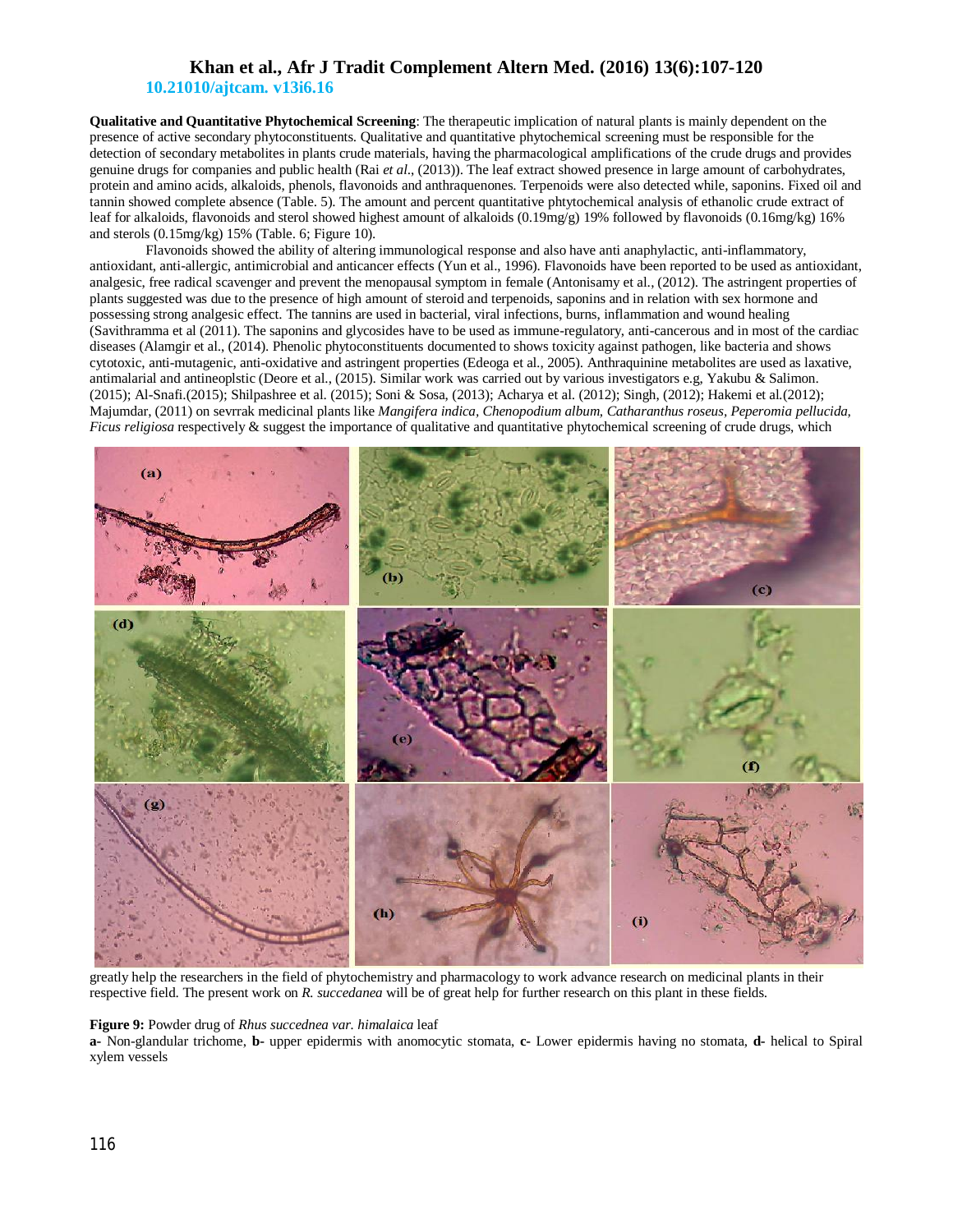# **Khan et al., Afr J Tradit Complement Altern Med. (2016) 13(6):107-120 10.21010/ajtcam. v13i6.16**

| S.NO | <b>Constituents</b>     | $Keys: -$ Not detected, $+$ = Detected, $++$ = strongly Detected<br><b>Chemical tests</b> | Leaf                     | Root                     |
|------|-------------------------|-------------------------------------------------------------------------------------------|--------------------------|--------------------------|
| 1.   | Carbohydrates           | <b>Benedict Test</b>                                                                      | $++$                     | $++$                     |
|      |                         | Fehling Test                                                                              | $^{++}$                  | $++$                     |
| 2.   |                         | Ninhydrin Test                                                                            | $++$                     | $++$                     |
|      | Protein and amino acids | <b>Biuret Test</b>                                                                        | $++$                     | $++$                     |
|      |                         | Xanthoprotiec Test                                                                        | $^{+}$                   | $+$                      |
| 3.   | Alkaloids               | Mayer, STest                                                                              | $++$                     | $++$                     |
|      |                         | Wagner, sTest                                                                             | $^{++}$                  | $++$                     |
| 4.   | Phenols                 | FeCl <sub>3</sub> Test                                                                    | $++$                     | $++$                     |
| 5.   | Flavonoids              | Alkaline reagent Test                                                                     | $+$                      | $+$                      |
|      |                         | Lead acetate Test                                                                         | $^{++}$                  | $++$                     |
| 6.   | <b>Fixed Oil</b>        |                                                                                           | $\overline{\phantom{a}}$ | $\overline{\phantom{a}}$ |
|      |                         | <b>Frothing Test</b>                                                                      | $\overline{\phantom{a}}$ | $+$                      |
| 7.   | Saponins                | <b>Foaming Test</b>                                                                       | $\overline{\phantom{a}}$ | $+$                      |
|      |                         | <b>HCl Test</b>                                                                           | $\overline{\phantom{a}}$ | $\overline{\phantom{a}}$ |
| 8.   | Terpenoids              | Salkowski, sTest                                                                          | $+$                      | $++$                     |
|      |                         | Copper acetate Test                                                                       | $+$                      | $+$                      |
| 9.   | Tannins                 | FeCl <sub>3</sub> Test                                                                    | $\overline{\phantom{a}}$ | $\overline{\phantom{a}}$ |
|      |                         | Alkaline reagent Test                                                                     | $\overline{\phantom{a}}$ | $\overline{\phantom{a}}$ |
| 10.  | Anthraquenones          | Borntrager's Test                                                                         | $+++$                    | $^{+++}$                 |

**Table 5:** Qualitative screening tests of *Rhus succedanea var. himalaica* leaf and root

**Table 6:** Quantitative phytochemical analysis of leaf and root of *R. succedanea.* showing amount mg/g and percentage.

| <b>Phytochemicals</b> | <b>Flavonoids</b> |                     | <b>Alkaloids</b> |             | <b>Sterols</b> |             |            |
|-----------------------|-------------------|---------------------|------------------|-------------|----------------|-------------|------------|
|                       |                   | Amount              | Percentage       | Amount      | Percentage     | Amount      | Percentage |
|                       | Leat              | $0.16$ mg/g         | 16%              | $0.19$ mg/g | 19%            | $0.15$ mg/g | 15%        |
| <b>Parts of Plant</b> | Root              | $0.18 \text{ mg/g}$ | 18%              | $0.15$ mg/g | 15%            | $0.11$ mg/g | 11%        |



**Figure 10**: Quantitative percentage of phytochemical of leaf of *R. succedanea*

#### **Conclusions and recommendation**

*R. succedanea* belong to the family anacardiaceae, which is a perennial small sized deciduous tree; of about 5–9 m tall with opposite imparipinnately compound leaves, branched stem, small grayish yellow flower having paniculate Inflorescence and branched tape root showing secondary growth. The anatomical study of leaf showed numerous types of histological differentiation and the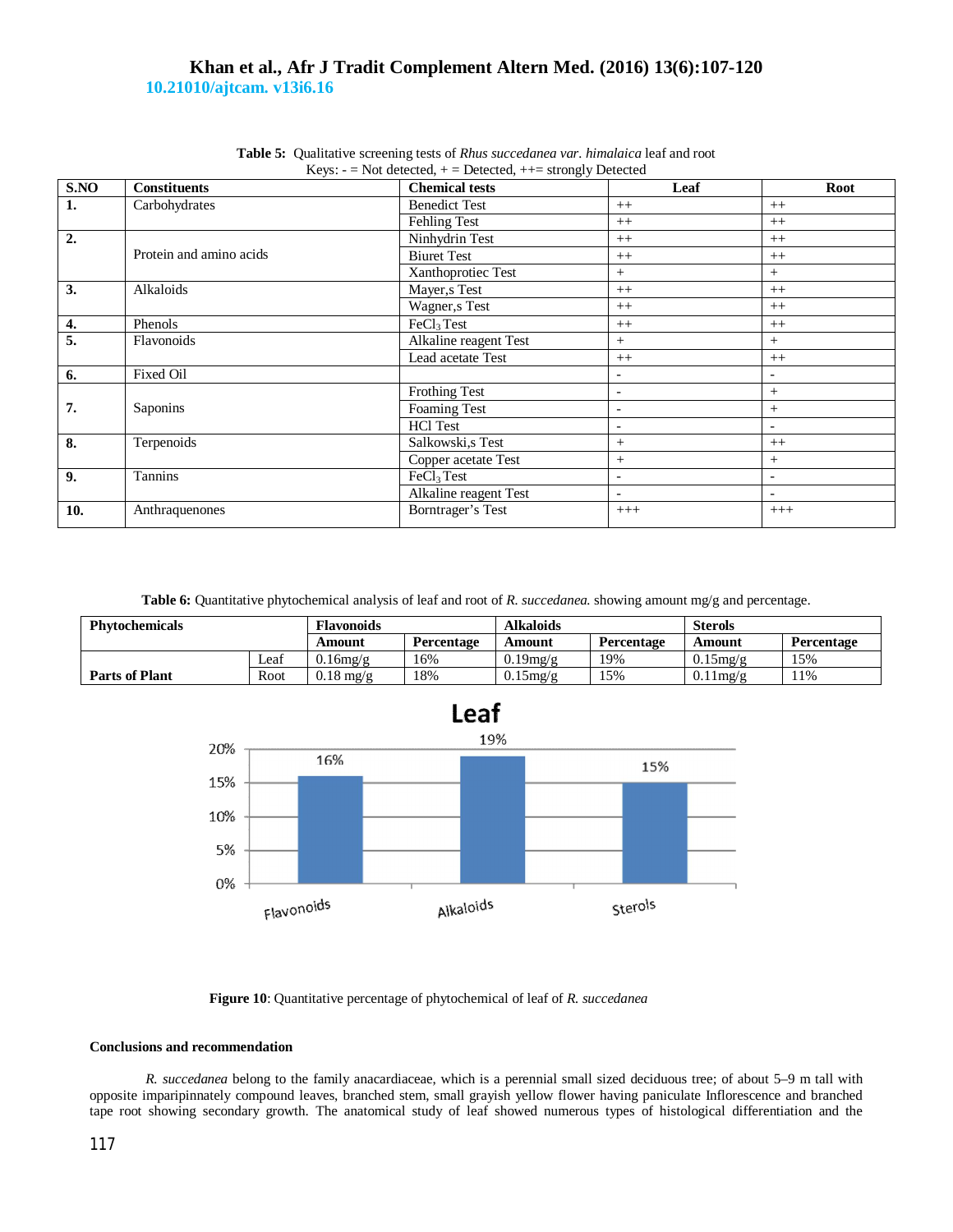#### **10.21010/ajtcam. v13i6.16**

numerical data observed was an important parameter for taxonomist in intra- specific difference. The organoleptic and physiochemical evaluation of leaf powder will be helpful in the standardization of this drug. The phytochemical screening showed the presence of carbohydrates, protein, alkaloids, phenols, flavonoids, terpenoids and anthraquenones, while the tannins and fixed oil was not detected. Quantitatively highest amount flavonoid (19%) in leaf was present which may be responsible for the strong pharmacological effects of the plant.

### **References**

- 1. Acharya, R., R. Padiya, and E. D. Patel. ((2012)). Phytochemical study of an ethno medicinal plant *Limnophila rugosa* Roth. (Merr) (Scrophulariaceae) whole plant. *Ann. Ayur. Med.,* 52 (1): 23-31.
- 2. Admani, M., K. N. S. Kumar and S. V. Mallya. ((2015)). Pharmacognostic characterisation of flowers *Woodfordia fruiticosa* Kurz. (Dhataki Pushpa) used as fermentation initiators. *Journal of Ayurvedic and Herbal Medicine*., 1(1): 09-12.
- 3. Alamgir, A. N. M., M. Rahman and A. Rahman. ((2014).) Phytochemical Characteristics, Antimitotic, Cytotoxic and Antiinflamatory Activities of *Coccinia grandis* (L.) J. Voigt. *J. Pharmacog. and Phytochem*., 3 (1): 222-225.
- 4. Al-Snafi A. E. ((2015).) The chemical constituents and pharmacological effects of *Chenopodium album -* an overview. *Int. J. Pharmaco. Scr. Meth***.,** 5(1): 10-17.
- 5. Amponsah, K. I., A. Y. Mensah, A. Otoo, M. L. K. Mensah and J. Jonathan. ((2014)). Pharmacognostic standardisation of *Hilleria latifolia* (Lam.) H. Walt. (Phytolaccaceae). *Asia. Pac. J. Trop. Biomed.,* 4(12): 941-946.
- 6. Antonisamy, M. J., J. S. Aparna, S. Jeeva, S. Sukumaran and B. Anantham. ((2012)). Preliminary phytochemical studies on the methanolic flower extracts of some selected medicinal plants from India. *As. Pac. J. Trop. Biomed.,* :79-82.
- 7. Badugu, L. R. ((2012)). Phytochemical Screening, Quantitative Estimation TotalPhenolics and Total Flavonoids, Anti Microbial Evaluation of *Cyamopsis tetragonoloba. Int. J. Res Pharma and Bio. Sci*., 3(3):1139-1145.
- 8. Barkatullah., M. Ibrar, N. Muhammad and V. D. Feo. ((2015)). Chemical composition and biological activities of the essential oil of *Skimmia laureola* leaves. *Molecules.,* 20: 4735-4745.
- 9. Bhogaonkar, P.Y and V. N. Chavhan. ((2015)). Pharmacognostic studies on *Cadaba fruticosa* (L.) druce leaves. *Int. J. Adv. Life Sci.,* 8(1):31-37.
- 10. Biswal, B. l., D. Saha, S. Beura, S. B. Jana, A. Koley, D. Sur and J. C. Mohanty. ((2011)). Pharmacognostic Studies of Leaves of *Derris Indica. Int. J. Res. in Pharma. Biomed. Sci*., 2(1): 294-297.
- 11. Boham, A. B and A. C. Kocipai. (1994). Flavonoid and condensed tannins from Leaves of *Hawaiian vaccininum, vaticulum* and v*icalycinium. Pacific Sci*., 48:458-463.
- 12. Chand, T., A. Bhandari, B. K. Kumawat, A. Sharma, V. K. Bansa and A. Pareek. ((2012)). Phytochemical investigation of seed of *Cucumis callosus* (Rottl.) Cogn. *Res. J. Pharma. Biol. Chem. Sci*., 3(2): 570-576
- 13. Chaouche, T., F. Haddouchi and F. A. Bekkara. (2011). Phytochemical study of roots and leaves of the plant *Echiumpycnanthum Pomel*. *Der. Pharmacia. Letter.*, 3(2): 1-4.
- 14. Chavre, B. (2015). Pharmacognostic and Phytochemical Investigation of Leaves of *Wattakaka Volubilis* (L. F.) Stap. *Journal of Basic Sciences.,*1: 1-5.
- 15. Chetia, B and S. Gogoi. (2011). Antibacterial activity of the methanolic extract of stem bark of *Spondias pinnata, Moringa oleifera*  and *Alstonia scholaris. Asian J. Trad. Med*., 6 (4): 163-167.
- 16. Deore, S. L., N. B. Jajoo, K. P. Chittam and T. A. Deshmukh. (2015). Comparative pharmacognostic, phytochemical and biological evaluation between five *Chlorophytum* species. *Pharmacognosy Journal*., 7(5): 316-325.
- 17. Edeoga, H. O and D. O. Eriata. ((2009)). Alkaloid tannin and saponin contents of some Nigerian medicinal plants. *J. Med. Arom.Pl. Sci*., 23(6): 344-349.
- 18. Evans, W. C. (2002). Trease and Evans, Pharmacognosy, 9th Edition published by Saunders Elsevier, pp. 553-557.
- 19. Evans, W. C. ((2009)). Trease and Evans, Pharmacognosy, 16th Edition published by Saunders Elsevier, pp. 553-557.
- 20. Ghimare, B., B. K. Ghimare and K. Heo. (2012). Anotomy of the vegetative parts of *Bergenia cillata.*(Haw.)Sternb. apotential medicinal herb. *Int. J. Bot.,* 8(3): 136-144 .
- 21. Goswami, S. (2015). Preliminary phytochemical screening and standardisation of leaves of *Catharanthus roseus* (L.) G. DON. *Ind. J. Res. in Pharma and Biotech.,* 1(1): 21-27.
- 22. Gowdhami, T and A. K. Rajalakshmi. (2015). Ethnobotany and Pharmacognostical studies of *Jasminum sambac* Linn. *Int. Let. Nat. Sci*., 37: 39-45.
- 23. Gunoz, A, B. Dulger and M. Kargioglo. (2005). The Morphological, Anatomical and antimicribial activity of endemic *Linaria corifolia* (Haw.) (Scrophulariaceae) in Turkey. *Pak. J. Biol. Sci.,* 8(2): 220-226.
- 24. Gupta, P. C and C. V. Rao. (2012). Morpho-anatomical and physicochemical studies of *Fumaria indica* (Hausskn.) Pugsley. *Asia. Paci. J. Trop. Biomed*., 23(6): 830-834.
- 25. Gupta, P. C., N. Sharma and C. V. Rao. (2012). Pharmacognostic studies of the leaves and stem of *Careya arborea* Roxb. *Asian. Paci. J. Trop. Biomed*.*,* 6(2): 404-408.
- 26. Hakemi, M. V., J. Asgarpanah, M. Akbari, F. B. Bejestani and H. Jamalifar. (2012). Preliminary phytochemical screening and evaluation of the antibacterial and mutagenic activity of *Rhynchocorys elephas* (L.) Griseb. *J. Med. Pl. Res*., 6(2): 336-338.
- 27. Harborne, J. B. (1998). Phytochemical methods (3rd Edn). Chapman and Hall, New York. Pp. 33-45.
- 28. Hegde, S., M. Jayaraj and A. V. Bhandarkar. (2015). Pharmacognostic studies and preliminary phytochemical pnalysis of cold and hot Extracts of leaf of *Tinospora malabarica* Miers - An Important Medicinal Plant. *Int. J. Pharm. Sci. Rev. Res*., 34(2): 19-25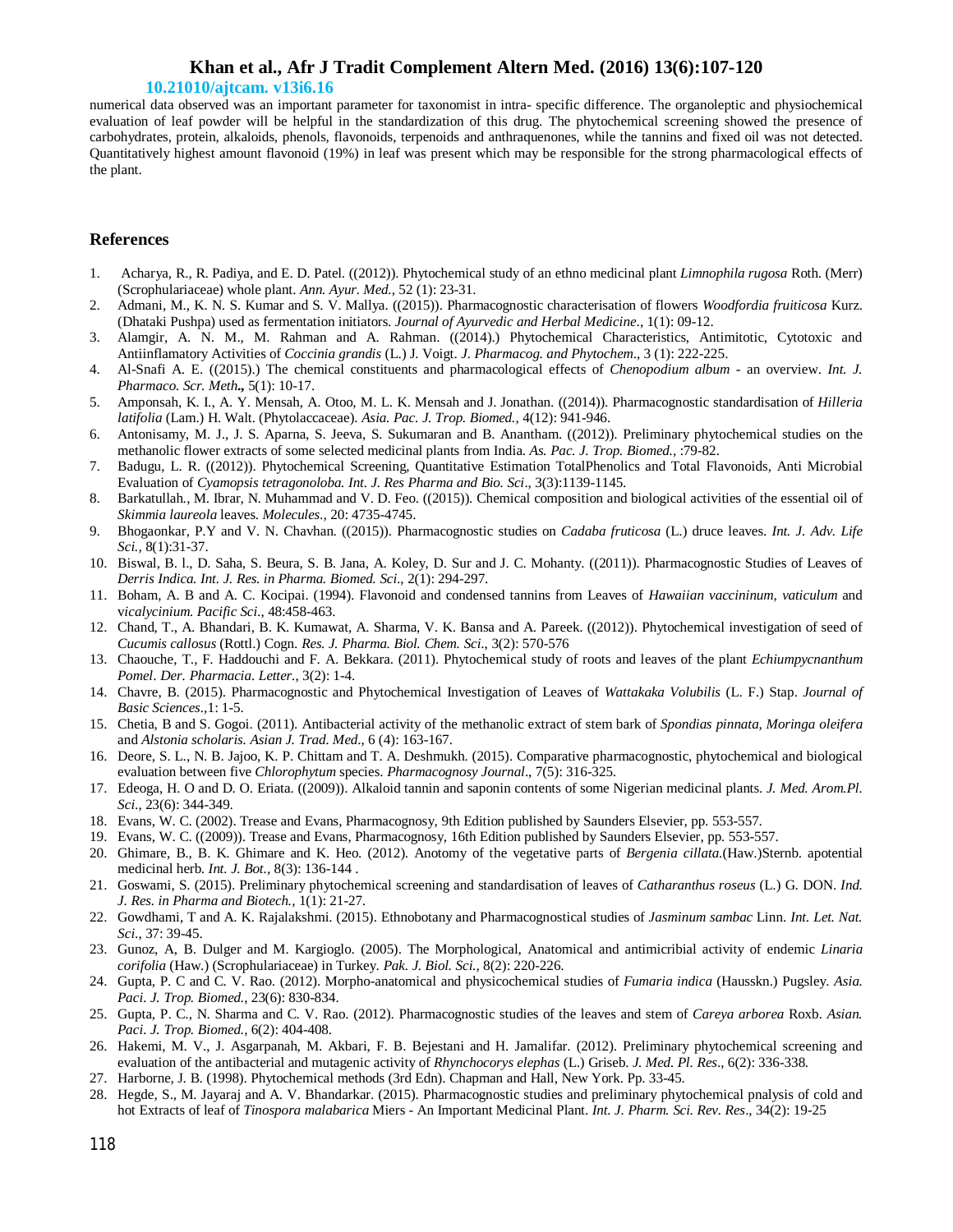**10.21010/ajtcam. v13i6.16**

- 29. Hussain, M. S., S. Fareed and M. Ali. (2011). Preliminary phytochemical and pharmacognostical screening of the Ayurvedic drug *Hygrophila auriculata* (K. Schum) Heine. *Pharmacon Jour*., *3* (23): 28-40.
- 30. Ibrahim, H. A., S. A. Minjibir, J. M. Hassan, N. M. Abdullahi and S.Garba. (2015). Pharmacognostic Studies on the Roots of *Agemone Mexicana* Linn (Papaveraceae**).** *IOSR J. Pham and Bio. Sci*., 10(2): 53-58.
- 31. Janke, R. and J. Dearmond. (2004). A Grower guide to Mullien (*Verbascum thapsus*). *Res. and Exten*., : 22-29.
- 32. Juliet, S., S. Jothi and T. J. S. Rajakumar. (2012). Pharmacognostic standardisation of *Didymocarpus tomentosus* (Gesneriaceae). *Int. J. Pharm. Pharm. Sci*., 4(2): 975-1491.
- 33. Kadam, P. V, K. N. Yadav, R. S. Deoda, N. S. Narappanawar, R. S. Shivatare and M. J. Patil. (2012). Pharmacognostic and phytochemical studies on roots of *Agave Americana* (Agavaceae). *Int. J. Pharmacog. Phytochem. Res*., 4(3): 92-96.
- 34. Karthikeyan, R., P. Venkatesh and N. Chandrasekhar. (2012). Morpho anatomical studies of leaves of *Abutilon indicum* (L.) sweet. *Asia Pacific J. Trop. Biomed*., 6(2): 464-469.
- 35. Kavian, B. (2008). Micromorphological, morphological and anatomical investigation of the *Lilium ledebourii* (Baker) Bioss.(Liliaceae) indigenous to Iran. *Aust. J. Cr. Sci.,* 1(1):6-10.
- 36. Khan S and G. M. Khan. (2013). In vitro antifungal activity of *Rhazya stricta*. *Pak. J. Pharm. Sci*., 20(4):279–284.
- 37. Khan, A. M., R. A. Qureshi, F. Ullah, S. A. Gilani, A. Nosheen, S. Sahreen, M. Laghari, M. Y. Laghari, Shafiq-UrRehman, I. Hussain and W. Murad. (2011). Phytochemical analysis of selected medicinal plants of Margalla Hills and surroundings. *J. Med. Pl. Res*., 5(25): 6017-6023.
- 38. Khyade, M. S and N. P. Vaikos. (2014). *Wrightia tinctoria* R. Br.-a review on its ethnobotany, pharmacognosy and pharmacological profile. *Journal of Coastal Life Medicine*., 2(10): 826-840.
- 39. Kokate, C. K. (2008). A text book of pharmacognosy. Vallabh prakasha. New Delhi. 6th Ed. 1(3): 1-3.
- 40. Kumar, D. C. (2007). Pharmacognosy can help minimize accidental misuse of herbal medicine. *Current Science* 93: 1356-1358.
- 41. Madhavan, V., P. Goswami, M. R. Gurudeva and S. N. Yoganarasimhan. (2010). Pharmacognostical studies on the root of *Nothosaerva brachiata* Wt. A botanical source of the Ayurvedic drug Pashanabheda. *Ind. J. Trad. Know.,* 9(4): 629-634.
- 42. Majumdar, P. (2011). Evaluation pharmacognostic, phytochemical profile along with quantitative physiochemical standard on the roots of medicinal herb *Perperomia pellucida* (I.) HBK. *J. Pharmacet amd Biomed. Sci*., 10(13): 1-5.
- 43. Mbwambo, Z. H., M. J Moshi, P. J. Masimba, M. C. Kapingu and R. S. O. Nondo. ((2009)). Antimicrobial activity and brine shrimp toxicity of extracts of *Terminalia brownii* roots and stem. *BMC Compl. Altern. Med*., 7(9): 7-9.
- 44. Mir, M. A., S. S. Sawhney and M. M. S. Jassal. (2013). Qualitative and quantitative analysis of phytochemicals of *Taraxacum officinale. Wudpecker Journal of Pharmacy and Pharmocology.,* 2(1):1 -5.
- 45. Naghibi. F., M. Mosaddegh, M. Motamed and Ghorbani. 2005. A: Labiatae family in folk medicine in Iran: from ethnobotany to pharmacology. *Iranian. J. Pharm. Res.,* 2:63–79.
- 46. Niratker, C and D. Sailaja. (2014). Preliminary phytochemical screening and evaluation of antimicrobial activity of *Buchnania lanzan* from Chhattisgarh. *World Journal of Pharmaceutical Research.,* 3(9): 513-522.
- 47. Omoregie, E. H., C. Oka and K. O. Folashade. (2015). Phytochemical and pharmacognostic analysis of *Ficus thonningii* Blume leaves for monograph development. *Int. J. Basic and Appl. Sci.* 4(2): 94-100.
- 48. Onocha P. A, G. K. Oloyede and G. S. Olasumkanmi. (2011). Phytochemical Investigation of methanolic fractions of *Acalypha ornata* (Hochst) leaves for antioxidant and toxicity activities. *J. Chem. Pharm. Res.*, 3(1): 457-466.
- 49. Ozcan, B. M. Esen, M. Caliskan, T. A. Mothana, A. C. Cihan and H. Yolcu. (2011). Antimicrobial and antioxidant activities of the various extracts of *Verbascum pinetorum* Boiss. O. Kuntze (Scrophulariaceae)**.** *Med. Pharmac. Sci*., 15: 900-905.
- 50. Pandavadra, M and S. Chanda .(2014). Development of quality control parameters for the standardization of *Limonia acidissima* L. leaf and stem. *As. Pac. J. Trop. Med*., 7(1): 244-248.
- 51. Rai, V. M., V. R. Pai, P. H. Kedilaya and S. Hegde. (2013)**.** Preliminary Phytochemical Screening of members of Lamiaceae family: *Leucas linifolia, coleus aromaticus* and *Pogestemon patchouli. International Journal of Pharmaceutical Science Review and Research* 21(1) 131-137.
- 52. Rakholiya, K and S. Chanda. (2012). Pharmacognostic, Physicochemical and phytochemical investigation of *Mangifera indica* L. var. Kesar leaf. *Asia. Pac. J. Trop. Biomed.,* 22(4): 680-684 53. Ravikumar, S., S. Ashokkumar, K. Mallika, P. Kabilar, P. Paneerselvam and M. Gayathri. (2011). Morphological, micro and macro nutrient analysis of the medicinal plant glory lily (*Gloriosa superba* L.). *J. Experim. Sci*., 2 (6): 04-06.
- 53. Sailor G. U., P. Ghanshyam, V. D. Ashvin, N. R. Seth, A. K. Seth. (2010). Pharmacognostical and Preliminary Phytochemical Investigation of *Leucas cephalotes* (Roth) Spreng. *Int. J. Pharm. Res*., 2:14‐21.
- 54. Saleem, M., M. A. Kalhoro, N. Afza, and A. Malik. (2010). Pharmacognostic studies of the oil, aerial parts, pulp and feel of *Citrullus colocynthis*. *J. Chem. Soc. Pak*., 24 (4): 274-276.
- 55. Samanta, K., R.Yadav, R. Tripathi, A. Kumar and E. Hossain. ((2013)). Preliminary physico-phytochemical study and sharmacognostical standardization of *Psidium guajava* Leaves. *Res. J. Pharmaceu, Bio. and Chem. Sci*., 4(4): 1-6.
- 56. Sasmal, S., S. Majumdar, M. Gupta, A. Mukherjee and P. K. Mukherjee. (2012). Pharmacognostical, phytochemical and pharmacological evaluation for the antipyretic effect of the seeds of *Saraca asoca* Roxb. *Asi. Pac. J. Trop. Biomed*., 37: 782-786
- 57. Savithramma, N., M. L. Rao and D. Suhrulatha*.* (2011)*.* Screening of Medicinal Plants for Secondary Metabolites. *MidEast J. Sci. Res*., 8 (3): 579-584.
- 58. Selvam, A. B. D. (2015). Standardization of organoleptic terminology with reference to description of vegetable crude drugs. *Int. J. Pharma &Techn.,* 3282-3289.
- 59. Shilpashree, V. K., R. Dang and K. Das. (2015). Pharmacognostic authentication and constituents' validation by HPLC for four different plant species of Vidari marketed in India" *South pacific J. Pharma and Bio Sci*., 3(1),217-229.
- 60. Shweta, S., T. Ganesh and K. Somshekhar. (2012). Morpho-anatomy, physicochemical and Phytochemical standardizationwith HPTLC fingerprinting of aerial parts of *Rivea hypocrateriformis*. *Asia. Pacif. J. Trop. Biomed*., 22(1): 689-694.